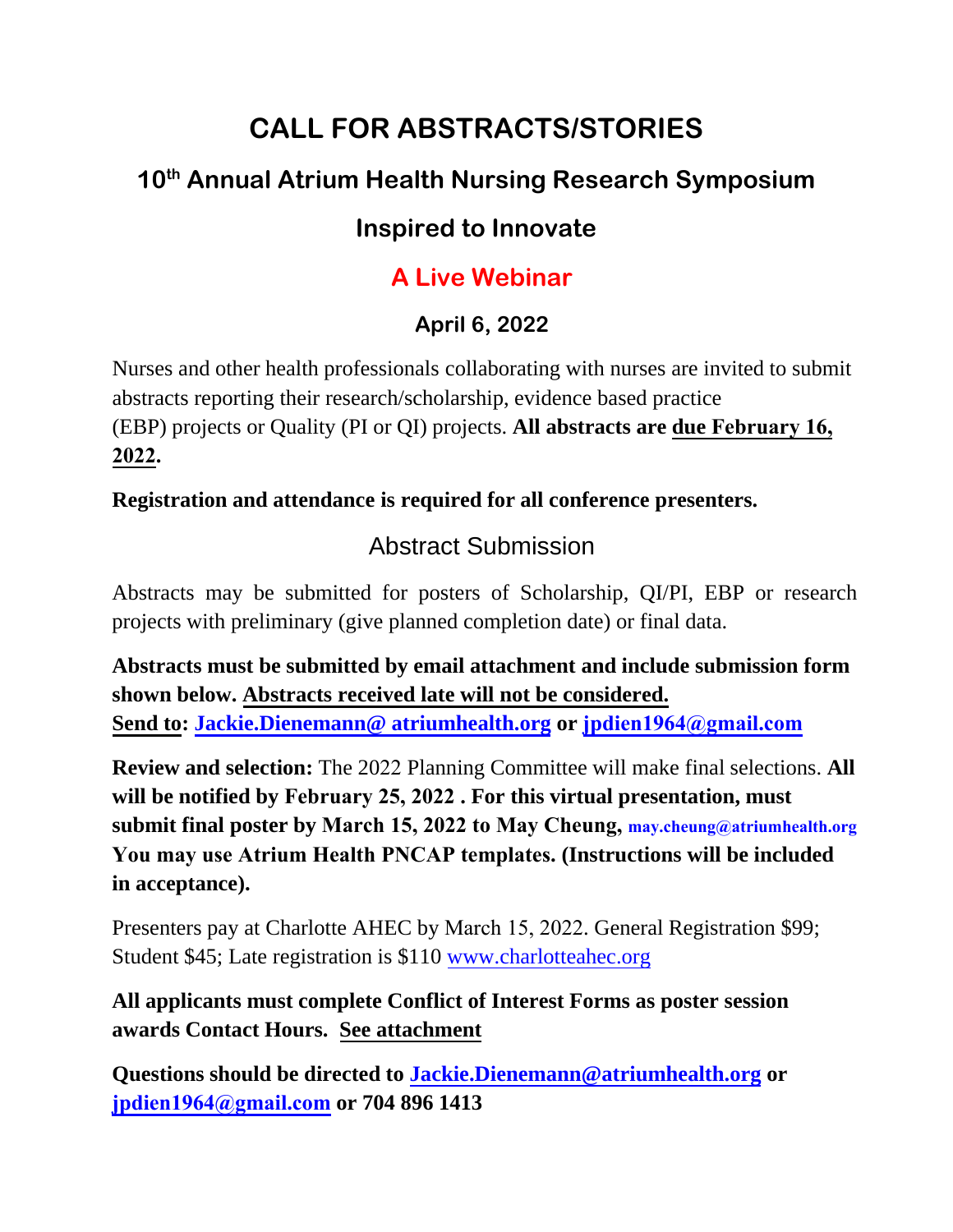### **Abstract Submission Form**

**All headers of the abstract form must be used. Posters should include graphs. Two copies of the abstract, one with authors and one without** must be submitted as an email attachment using the form below.

**Type:** Research Evidence Based Practice QI/PI Other scholarship/Story of Practice Change

**Authors:** (for team include credentials, affiliation system and hospital/other) Only one presenter per poster must include their work and home email.

| <b>Name (First and Last Name)</b><br>and Credentials | <b>Affiliation</b> | <b>Email</b>   |
|------------------------------------------------------|--------------------|----------------|
|                                                      |                    | Work:<br>Home: |
|                                                      |                    | Work:<br>Home: |
|                                                      |                    | Work:<br>Home: |
|                                                      |                    | Work:<br>Home: |
|                                                      |                    | Work:<br>Home: |
|                                                      |                    | Work:<br>Home: |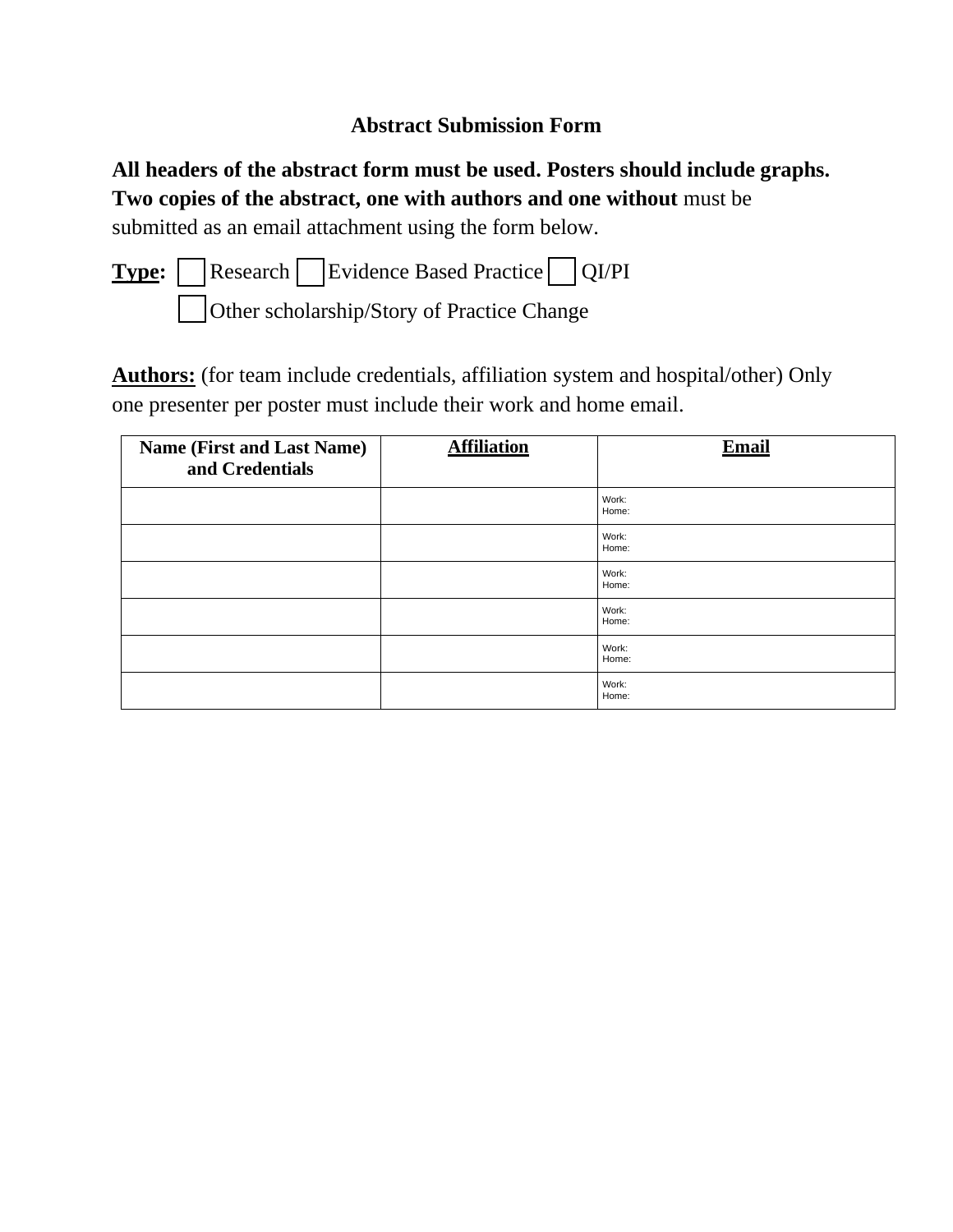**Title:** 

**Quality/Process Improvement Abstract: Maximum 4 sentences for problem, change improved, outcome measure and desired and actual outcome**.

**EBP Abstract**: Maximum 4 sentences for Trigger and purpose, Intervention Measures, Desired and Actual Outcome in 1 sentence.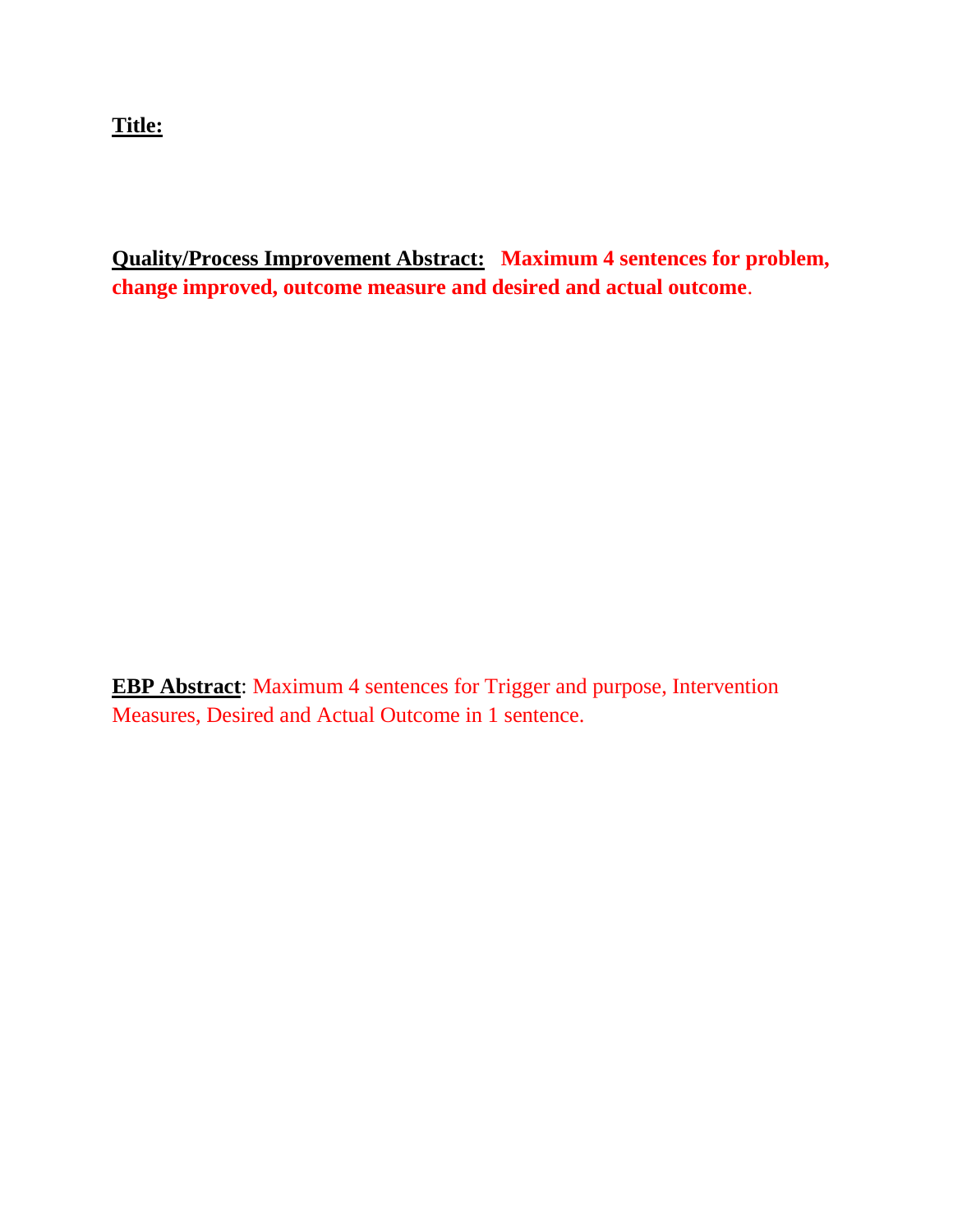### **Research Abstract (Maximum 1 page) include headers**: what IRB approved,

Research Question, Background and Significance (very brief ), Sample/population (total possible, sample and inclusion criteria), Research Design ( type) Variables/ Measures, Analysis (statistical tests used or qualitative methods), Results (state if preliminary and, Implications for practice).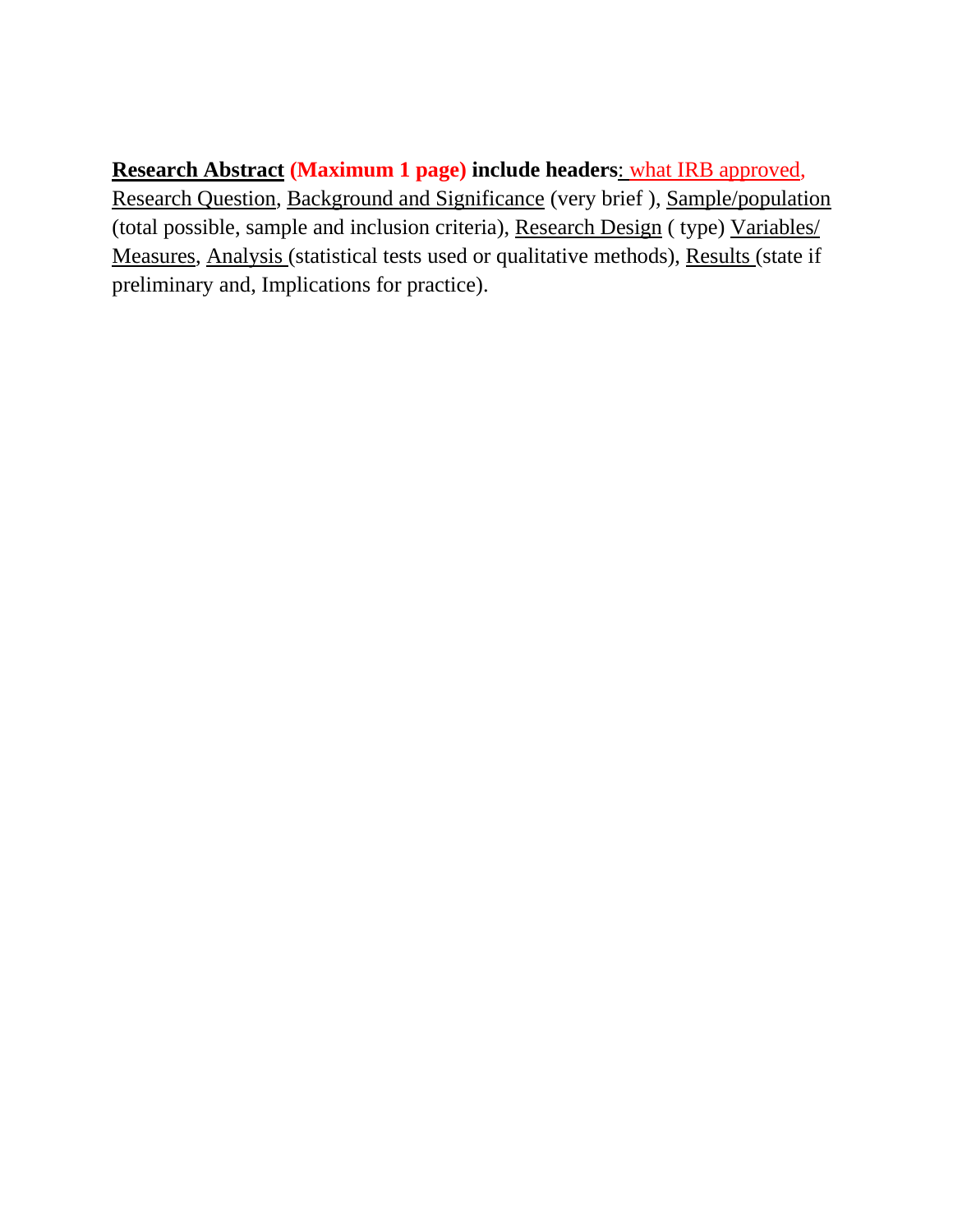**Other Scholarship Abstract: include headers: Maximum 4 sentences for Trigger , Years of evidence and databases examined, Criteria to include, Findings, Recommendations for practice**

**Other Scholarship Abstract: Story of COVID Practice Change: Include headers: Brief description of your story of practice during pandemic and changes. 1) Background, Pre-pandemic you or team practice, 2)Timeline of changes during pandemic, 3)Practice Change, 4) Future Impact on Practice**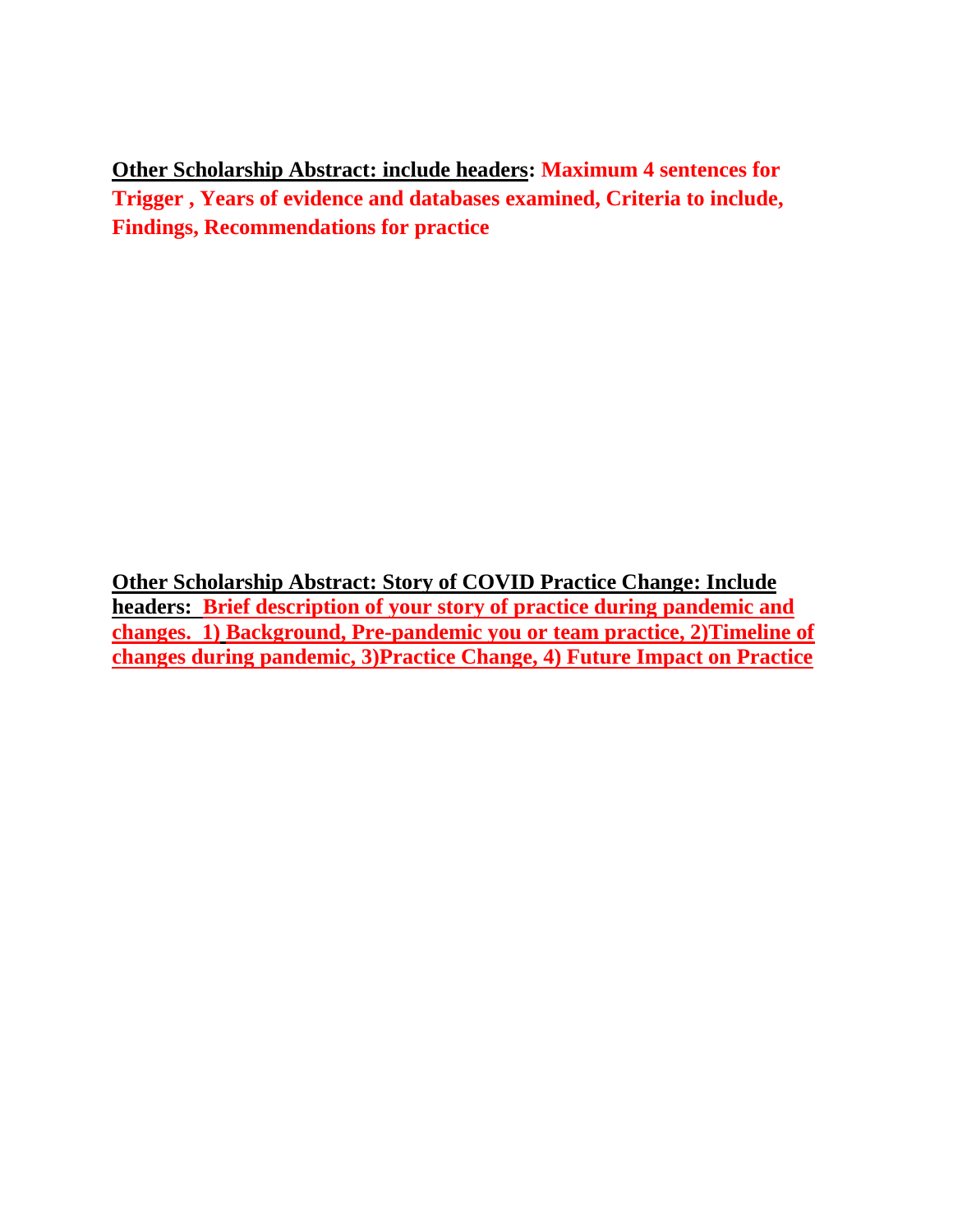| <b>Project/study met</b> Academic requirement; Met Clinical Advance/Maintain |  |
|------------------------------------------------------------------------------|--|
| (may be both or neither)                                                     |  |

**If student project**, Level: Undergraduate Masters Doctorate (include faculty in authors)

Include: I \_\_\_\_\_\_\_\_\_\_\_\_\_\_\_\_\_\_\_\_\_\_\_\_ will register & attend the symposium and present my poster.